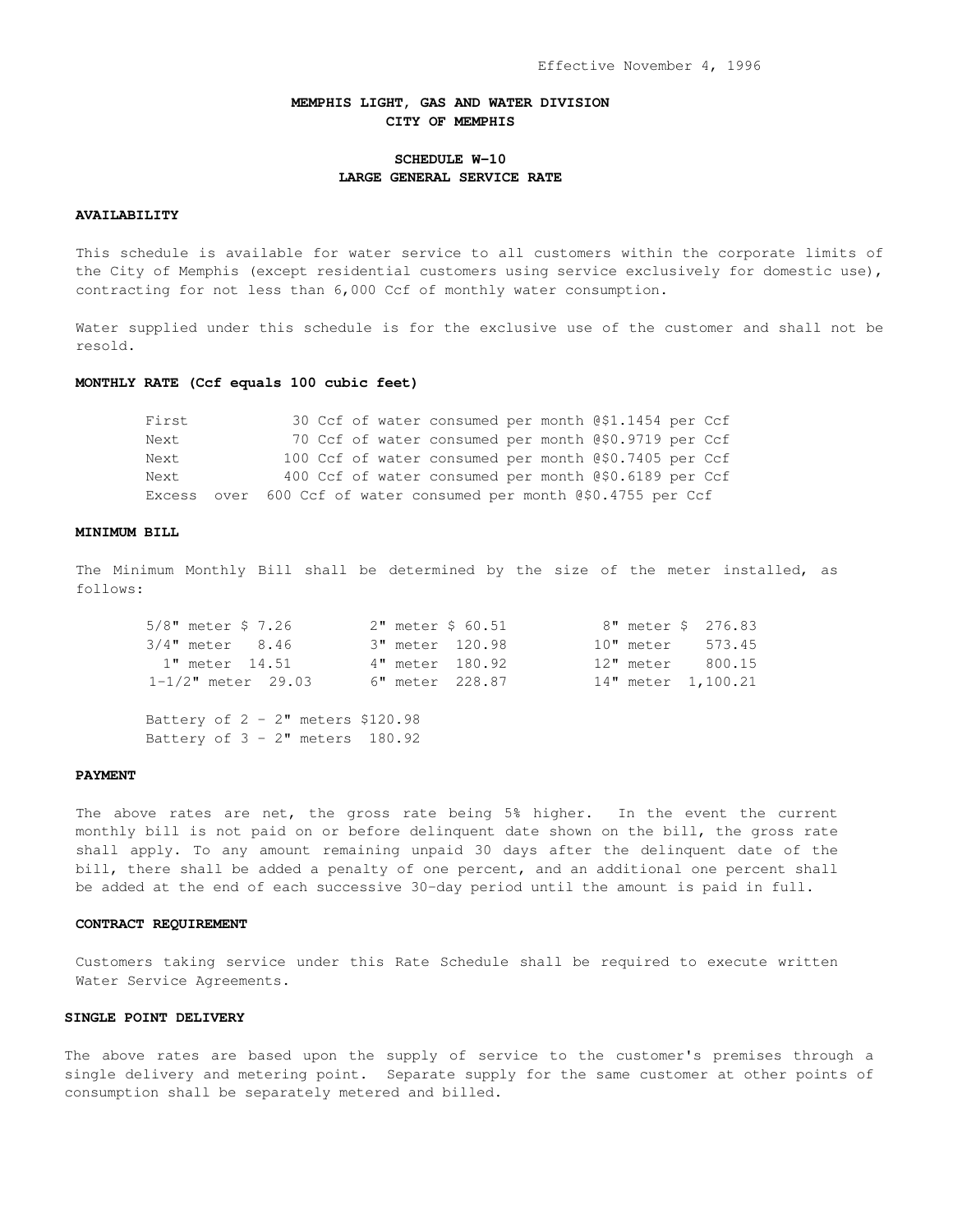Service under this classification is subject to the Rules and Regulations of Memphis Light, Gas and Water Division.

> Schedule W-10 Page 1 of 1